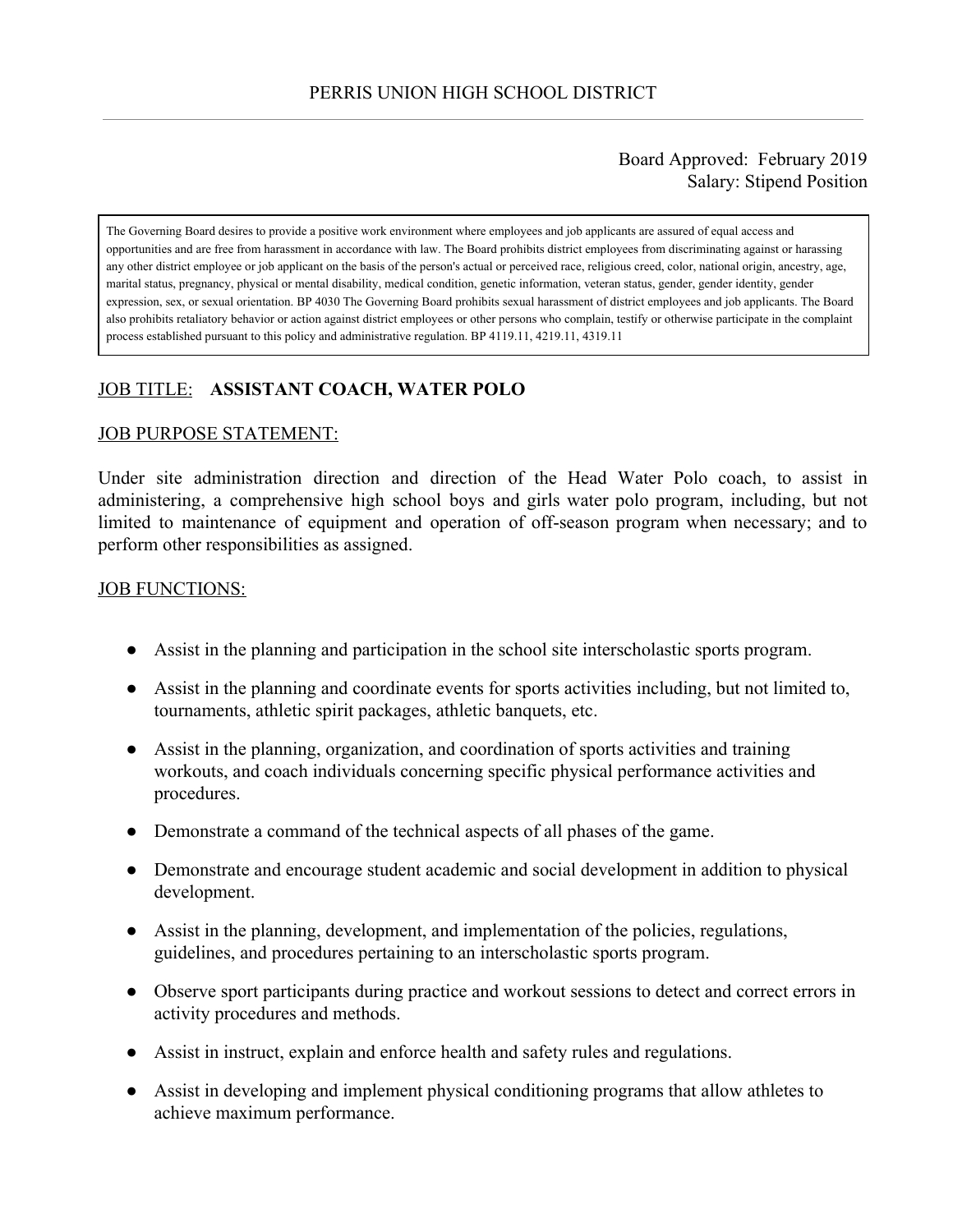# JOB TITLE: **ASSISTANT COACH, WATER POLO** Page 2 of 3

### JOB FUNCTIONS – continued

- Assist in the selection of interscholastic sport activity uniforms and related sport apparatus and equipment.
- Assist in assessing the athletic team skills and abilities and the opponents capabilities and determine game strategies.
- Assist in opponent scouting activities.
- Understand and carry out oral and written directions with minimal accountability controls.
- Communicate effectively in English in oral and written form.
- Build and maintain a positive working relationship with parents, students, other coaches, staff, and the public.
- Work cooperatively with other school leaders in a school environment with multiple curricular and co-curricular programs.
- Understand the principles, goals, and objectives of public education.
- Knowledge of the methods, techniques, procedures, and strategies concerning the development and maintenance of an effective interscholastic sports program.
- Knowledge of modern trends pertaining to interscholastic sports programs and activities.
- Commitment between academic and athletic excellence for student athletes.
- Demonstrate successful ability to follow the National Federation of High Schools Coaches Code of Conduct and the California Interscholastic Federation (CIF) Coaches Code of Conduct, and Pursuing Victory with Honor.

## PHYSICAL ABILITIES:

- Physical Demands: This is a non-sedentary position that involves walking, running, and standing for extended periods of time. This position requires accurate perception of sound, near and far vision, depth perception, handling and working with educational sport aids, equipment, and providing oral information and directions.
- Working Conditions: Sport activities will be held outdoors or indoors depending on the sport. Exposure to seasonal outdoor temperatures (30 $\degree$  F – 115 $\degree$  F), possible wind, rain, and snow, loud noise from participants and spectators.